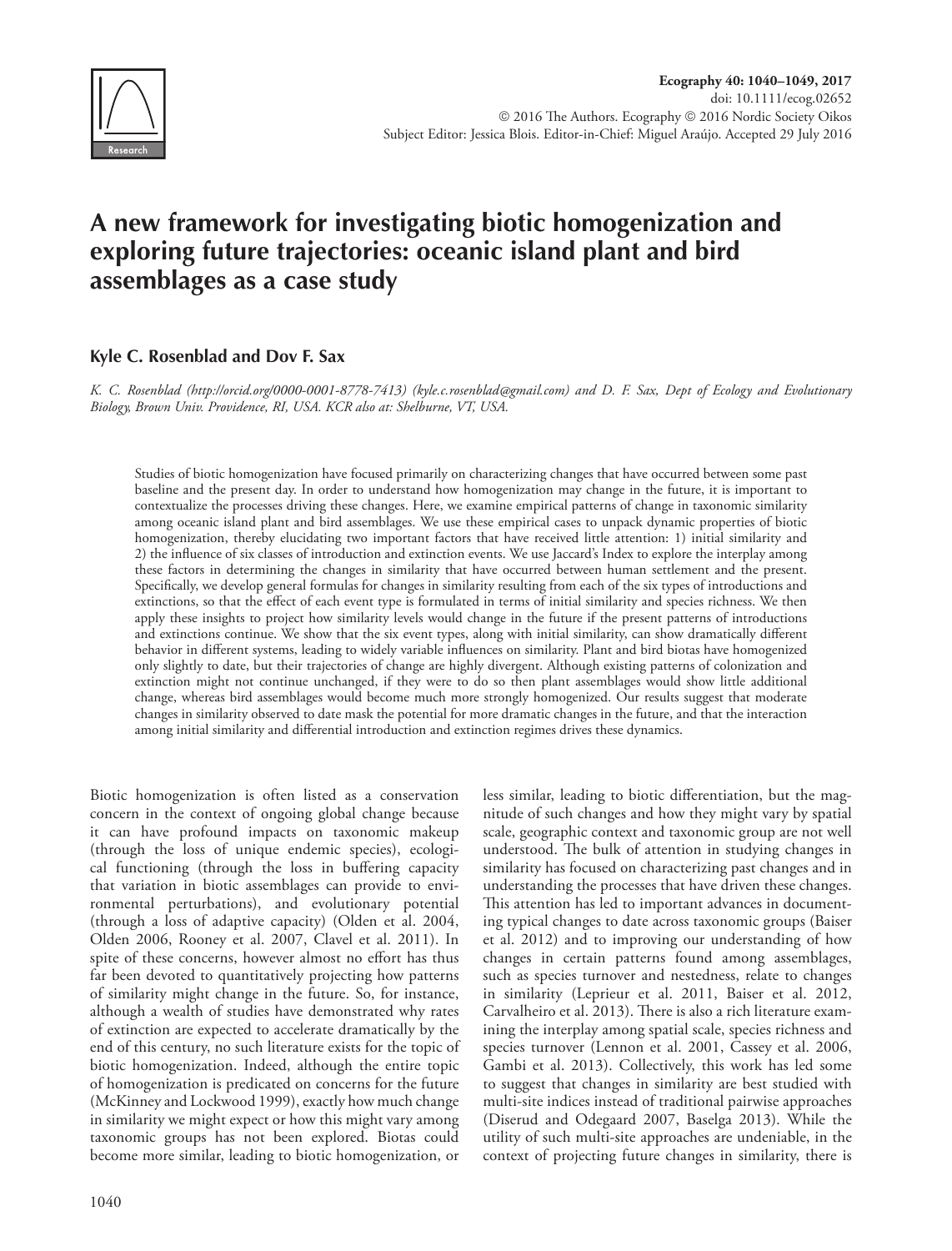likely still some utility in advancing methods with pairwise similarity indices.

To investigate future similarity trajectories, it is necessary to unpack two aspects of the internal dynamics of changes in similarity that have yet to receive much attention. First, while it is understood that the effects of introduction and extinction events on similarity depend on the 'types' of events occurring, i.e. whether the species added and lost are the same or different across assemblages (Olden and Poff 2003, 2004, Smith et al. 2009), the relative importance of alternative event types has not been well characterized. For instance, while we know that the introduction of a novel species to just one assemblage in a pair would generally have a differentiating impact, whereas its introduction to both assemblages in a pair would generally have a homogenizing impact, we do not know whether the magnitude of differentiation caused by the first type of event (introduction to just one assemblage in a pair) would equal the magnitude of homogenization caused by the second type of event (introduction to both assemblages in a pair). Second, while it is understood that initial similarity among assemblages can influence subsequent similarity dynamics (Olden and Poff 2003, 2004, Cassey et al. 2007, Shaw et al. 2010), the relative importance of initial similarity in dictating these dynamics is not well understood. For example, we know that differences in initial similarity among assemblage pairs can allow exactly the same set of turnover events (i.e. introductions and extinctions) to lead to qualitatively different outcomes in one assemblage pair than another, i.e. to homogenization or differentiation (Fig. 1). However, we do not know how sensitive changes in similarity are to differences in initial similarity among actual biotic assemblages and whether qualitatively different sensitivities might exist in different systems. Further, interactions among turnover event types, their frequencies, and initial similarity are fully unexplored. Finally, while there is utility in exploring similarity dynamics in idealized systems, there are also likely to be insights gained by studying such dynamics in actual biotic assemblages.

The biotas of oceanic islands are an ideal system in which to study biotic change. These biotas have been heavily impacted by human activity and have experienced many anthropogenic introductions and extinctions (Sax et al. 2002, Steadman 2006, Loehle and Eschenbach 2012); consequently, they have been a particular focus of homogenization studies to date (Cassey et al. 2007, Castro et al. 2010, Shaw et al. 2010). Islands are advantageous for studying species turnover due to their clear borders, which facilitate documentation of species addition and loss, and also because they have good historical and sometimes fossil records of biotic change since human colonization (Olson and James 1982, Flenley et al. 1991, Steadman 2006, Sax and Gaines 2008). Islands also offer a means to investigate how differential introduction and extinction frequencies influence similarity dynamics. For example, on oceanic islands, plants have experienced few extinctions, but many introductions, whereas birds have experienced many extinctions and introductions (Sax et al. 2002). Furthermore, island communities contain both widespread and rangerestricted exotics (Lever 1987), which present an opportunity to explore the outcomes of a broad spectrum of introduction event types. Additionally, given the high endemism rates on many islands, they offer the potential to examine similarity dynamics in systems that begin with very low compositional similarity. Consequently, islands are a useful study system for determining how turnover event types and initial similarity have driven changes in similarity and, thus, how these same factors may drive similarity dynamics in the future.

In this study, we assess changes in similarity among vascular plant and land bird assemblages on oceanic islands worldwide since human settlement. We then examine these changes with respect to metrics often used to characterize patterns of homogenization, such as distance between assemblage pairs. Next, we introduce and apply a novel, quantitative framework for the study of changes in similarity, based on turnover event types, event frequencies, initial similarity, and the interactions among these factors. We use this framework to unpack the dynamics that have occurred to date. Finally, we extend this framework and apply it to a 'thought experiment' to develop projections of how similarity levels would change in the future if the present patterns of introductions and extinctions continue.



Figure 1. Changes in Jaccard's index of similarity depend on initial similarity. (a) At the first time point (T1), assemblage Pair 1 (red circles) has one species, which is present in both assemblages, while Pair 2 (blue circles) has two species, with a different species in each assemblage. T2 shows the resulting species composition if species X and Y are added in exactly the same way to each assemblage pair. (b) Similarity changes from T1 to T2 in both assemblage pairs, but the direction of change (increasing or decreasing similarity) depends on initial similarity, even though exactly the same introduction events occurred in both assemblage pairs.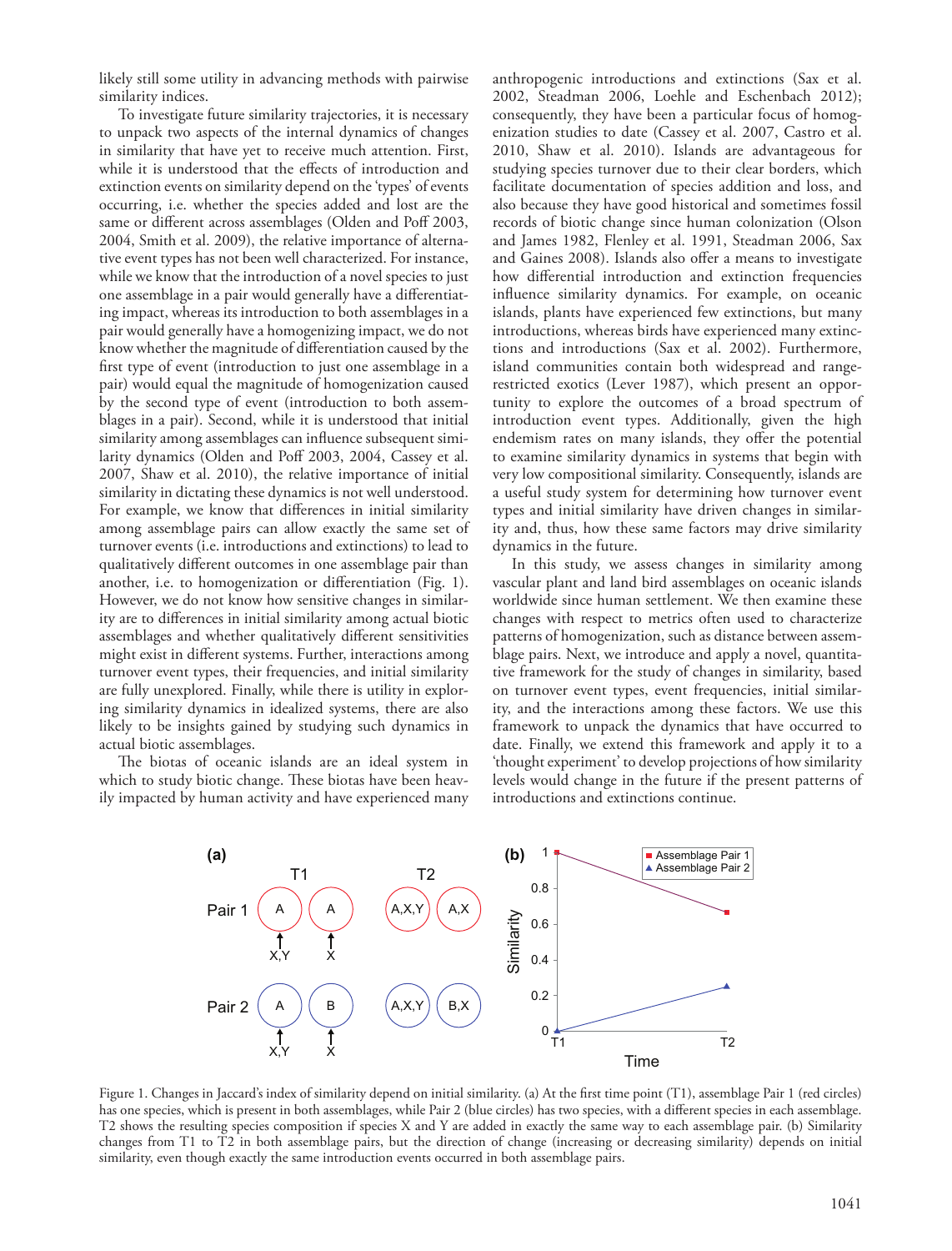# **Material and methods**

#### **Plant and bird assemblages**

We examined oceanic islands and archipelagos with data on land birds and vascular plants. Specifically, we considered species using terrestrial and freshwater resources but excluded those dependent solely on marine resources. Following Sax et al. (2002), we treated oceanic archipelagos and lone islands as equivalent, examining each as a single unit (referred to as 'islands' henceforth). We focused on islands where we could assemble full lists of both currently extant species and species present at the time of first human occupation (European or otherwise – see Sax et al. (2002) for information on each island's human history, including whether an island was colonized by humans prior to European discovery, whether such populations were still present when Europeans arrived, etc.). To assemble these lists, we updated Sax et al.'s (2002) data by surveying the literature for new information on each island's species assemblages published since 2000 (Supplementary material Appendix A1), when data collection was completed for Sax et al. (2002). We excluded some islands examined by Sax et al. (2002) because information regarding the species present at first human occupation was incomplete. One island (Wake Island) was excluded because it holds no extant land bird species. We examined a total of 11 islands with plant data and 20 islands with bird data (Supplementary material Appendix A2). For plants, the islands ranged in area from 15 sq. km (Pitcairn Island) to 270 692 sq. km (New Zealand) with a mean of 26 216 sq. km and a standard error of 24 494 sq. km. For birds, the islands ranged in area from 17 sq. km (Lord Howe Island) to 270 692 sq. km (New Zealand) with a mean of 16 349 sq. km and a standard error of 13 439 sq. km. In sum, the initial and current species lists contained 6520 plant and 622 bird species. The plants experienced 4135 introductions and 120 extinctions, whereas the birds experienced 268 introductions and 271 extinctions. Supplementary material Appendix A3 shows initial and current species lists by island.

#### **Assessing changes in similarity**

For each possible pairing of two plant or bird assemblages in our data set (55 plant and 190 bird pairs), we calculated Jaccard's Index of Similarity (J) for the species present at human settlement  $(J<sub>initial</sub>)$  and for the current assemblages  $(J<sub>current</sub>)$ . We quantified the change in similarity for each assemblage pair as follows:  $\Delta J = J_{\text{current}} - J_{\text{initial}}$ . The statistical significance of the observed changes in similarity was assessed using the Wilcoxon signed ranks test. We used the Mann–Whitney–Wilcoxon test to determine whether changes in similarity were significantly different between plants and birds.

We used Mantel tests to determine whether ΔJ correlates significantly with the following variables: inter-island geographic distance, area difference, and initial similarity. Due to recent concerns regarding misapplication of the Mantel test (Guillot and Rousset 2013), we used the R package memgene (Galpern et al. 2014, Peres-Neto and Galpern 2014) to confirm that there was no spatial clustering of ΔJ values.

All statistical analyses were conducted with R software (R Core Team). In addition to the aforementioned R packages, we used vegan (Oksanen et al. 2013) and sp (Pebesma and Bivand 2005).

### **Quantifying initial similarity's influence**

To determine how initial similarity modulates the homogenizing or differentiating effects of introduction and extinction events, we first outlined the six fundamental ways in which an introduction or extinction can affect a pair of species assemblages – i.e. the six types of biotic turnover events (see Fig. 3 for a list of these event types). To quantify the effect of each biotic turnover event type on similarity at a given initial similarity level, we developed formulas for a generic pair of assemblages containing a total of T species, S of which are present in both assemblages – i.e. 'shared'. For this hypothetical assemblage pair, Jaccard's index of similarity before a biotic turnover event is calculated as  $J = S/T$ . Similarity following any event is calculated according to how S and/or T change. For example, Event I01 leaves S unchanged and increases T by one, so similarity following Event I01 is calculated as:  $J_{I01} = S/(T+1)$ . The change in similarity due to the event is then calculated by subtracting initial similarity from post-event similarity, e.g.  $\Delta J_{I01} = J_{I01}$  - $J = S/(T + 1) - S/T$ . Since S is the product of T and J, we can substitute TJ for S so that  $\Delta$ J due to any event is then defined in terms of initial similarity and total species number, e.g.  $\Delta J_{\text{I01}} = TJ/(T+1) - TJ/T = -J/(T+1)$ . When T is large, the formulas for the six event types can be simplified by an approximation that makes all six effects scale proportionally with species richness. Thus, the relative effects on similarity of the six event types, when T is large, can be approximated well by simple ratios for any assemblage pair at any given initial similarity level. Both the exact and approximate formulas for each event type are provided in Supplementary material Appendix A4.

In order to examine how initial similarity influenced similarity dynamics in our systems given the observed event frequencies, we estimated what changes in similarity would have resulted if the same biotic turnover events had occurred in systems with the same species richness, but different initial similarity levels. To characterize the biotic turnover events observed in our systems, we calculated the mean number of events of each type that occurred across all assemblage pairs. These means represent the average set of events experienced by assemblage pairs in our system. Similarly, to characterize the pairwise species richness patterns in our systems, we calculated the mean initial species number across all assemblage pairs. These parameters represent the 'average island pair'. Finally, we calculated the changes in Jaccard's index of similarity that would have resulted if the average set of events had occurred in the average island pair, starting from a range of alternative initial similarity levels.

#### **Projecting biotic change**

To determine what similarity trajectories the current biotic turnover regimes would lead to if they persist in the future, we identified the similarity end-points that will be reached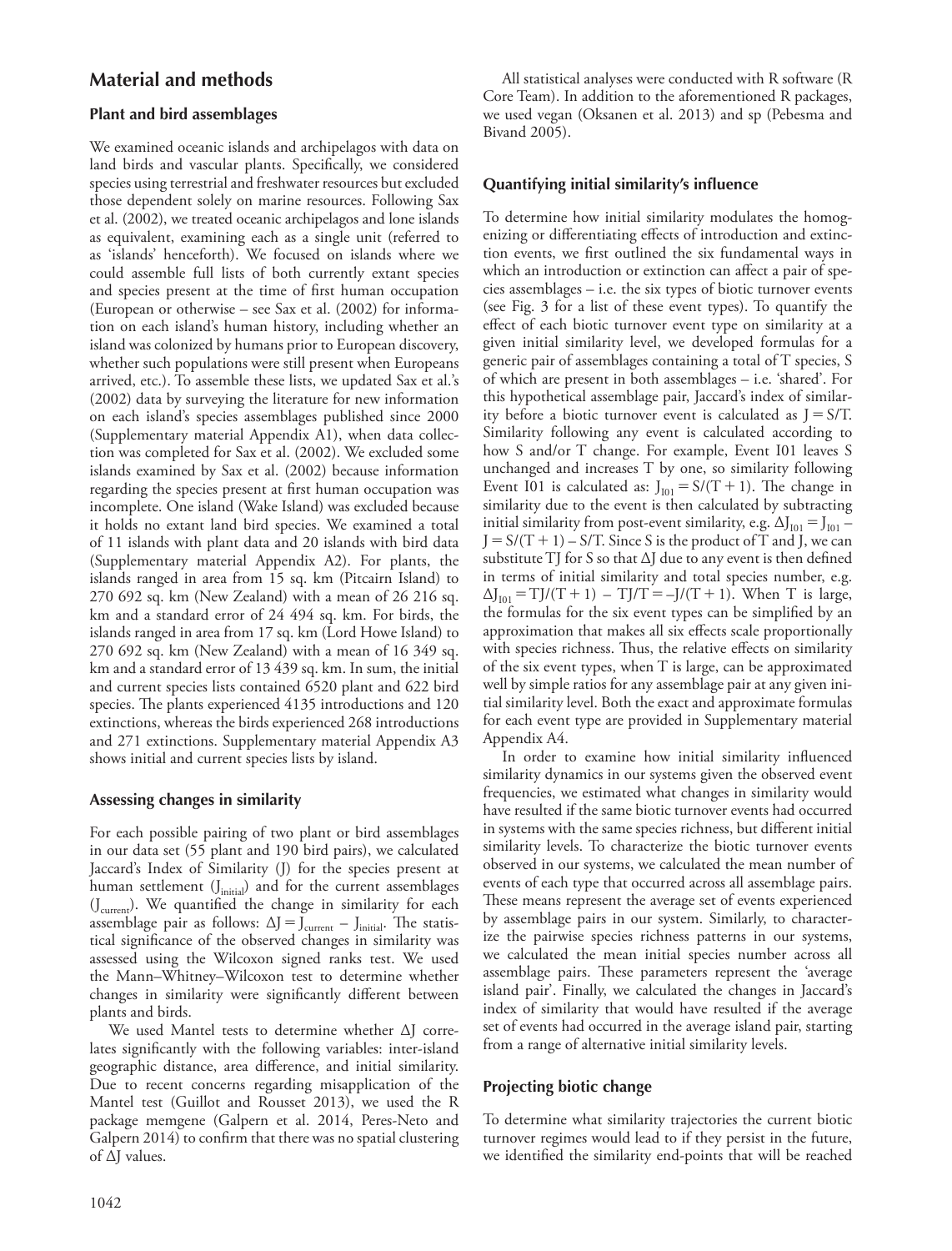or approached asymptotically by each assemblage pair if the observed biotic turnover events continue occurring at the same absolute rates. Since Jaccard's index of similarity is calculated as the ratio of shared to total species (i.e.  $J = S/T$ ), any set of biotic turnover events fundamentally influences similarity by changing S and/or T, as discussed above. Consequently, if the biotic turnover events observed in an assemblage pair continue occurring at the same absolute rates over time, then the observed trends in S and T will persist as well, leading to a determined end level of similarity that will be reached or approached asymptotically. For example, consider an island pair that originally had two species, one of which was shared. The S and T values at human settlement would have been 1 and 2, respectively. If one new species has been introduced to both islands since human settlement (i.e. one I02 event has occurred), then there are currently three species, two of which are shared. Thus, S and T have each increased by 1 between human settlement and the present, so S is 2, T is 3, the observed change in S  $(\Delta S)$ is 1, and  $\Delta T = 1$ . If the same introduction regime continues, in this case with one I02 event per time period, then S and T will each continue to increase by 1 at regular intervals. Consequently, similarity (S/T) for this island pair will eventually reach 3/4, then 4/5, then 5/6, etc. To find the similarity level that this island pair is ultimately approaching, we can take the limit as X approaches infinity of  $(S + \Delta S \times X)$ /  $(T + \Delta T \times X)$ , where X represents time. In this example, we take the limit as X approaches infinity of  $(2+1X)/(3+1X)$ , which simplifies to 1. Thus, projected similarity for this assemblage pair is 1. Supplementary material Appendix A5 shows the projected similarity level for any assemblage pair under any combination of changes in S and/or T, provided S and T continue changing at the same absolute rates over time. Supplementary material Appendix A5's legend provides explanations of mathematical details for all possible projection scenarios. Note that the projected similarity values for six of the nine possible scenarios in Supplementary material Appendix A5 are unrelated to initial similarity. We applied this framework in our system to identify the projected similarity value for each plant and bird assemblage pair.

#### **Comparing pairwise and multi-site indices**

Since recent work has indicated that use of multiple-site dissimilarity metrics in biotic change studies can lead to different results than pairwise similarity measures, and that studying compositional turnover rather than aggregate dissimilarity can also affect results (Baselga 2010, 2013), we computed multi-site Simpson dissimilarity ('Beta-SIM', also known as the turnover component of Sorensen dissimilarity) for past, present, and projected future time points in our study using the R package betapart (Baselga et al. 2013). Past and present value calculations were straightforward, but some input values required by the Beta-SIM formula (Baselga 2010) cannot be determined for the projected endpoints of similarity we investigated in our pairwise procedure. Consequently, the multi-site index, unlike a pairwise approach, cannot currently be used to examine projected end-points of similarity. Instead, to facilitate a direct comparison of future similarity projections between our approach and the Beta-SIM approach, we calculated the similarity levels that will be reached two time steps in the future under present biotic turnover regimes. We defined a time step as the length of our study interval from prior to human disturbance to the present day. To calculate Beta-SIM and pairwise Jaccard similarity two time steps in the future, we needed three values for each island pair: shared species number (S), total species number (T), and the number of unique species found on the island with fewer unique species (min[b<sub>ij</sub>,b<sub>ij</sub>], sensu Baselga 2010). We also needed two values for the full system: the sum of the species richness values of all individual islands, and overall system species richness. We generated each of these needed input values for the future by calculating the change observed between past and present and then applying that change to the present value two more times. This approach is the same one we used in projecting future shared and total species numbers for island pairs (see I02 event example in 'Projecting biotic change' above), except the same logic is now applied to system-wide parameters. For example, if system species richness at human settlement had been 100, and current system richness were 90, the observed change in system richness would be –10. We would then add –10 (the observed change) to 90 (the current value) twice, resulting in a projected future system richness of 70.

Data available from the Dryad Digital Repository: <http://dx.doi.org/10.5061/dryad.c9s61> (Rosenblad and Sax 2016).

#### **Results**

Island plant and bird assemblages have both homogenized since human occupation. For plants, all 55 assemblage pairs increased in similarity (Fig. 2, Supplementary material Appendix A6). Of 190 bird assemblage pairs, 154 increased in similarity, 31 maintained their initial similarity levels, and 5 decreased in similarity (Fig. 2). The mean increase in Jaccard's index of similarity was 0.029 for plants (from an initial 0.045), and the mean increase was 0.044 for birds (from an initial 0.021). Median increases in similarity for both plants and birds were statistically significant (Wilcoxon



Figure 2. Changes in Jaccard's index of similarity for each island pair between human settlement and the present. Median changes in similarity for the full data set (white bars) are significantly greater than zero for plants and birds, indicating homogenization, and are not significantly different from each other, indicating comparable changes in similarity of plant and bird assemblages. Qualitatively identical results were observed for the subset of six islands (black bars) for which both plant and bird data were available.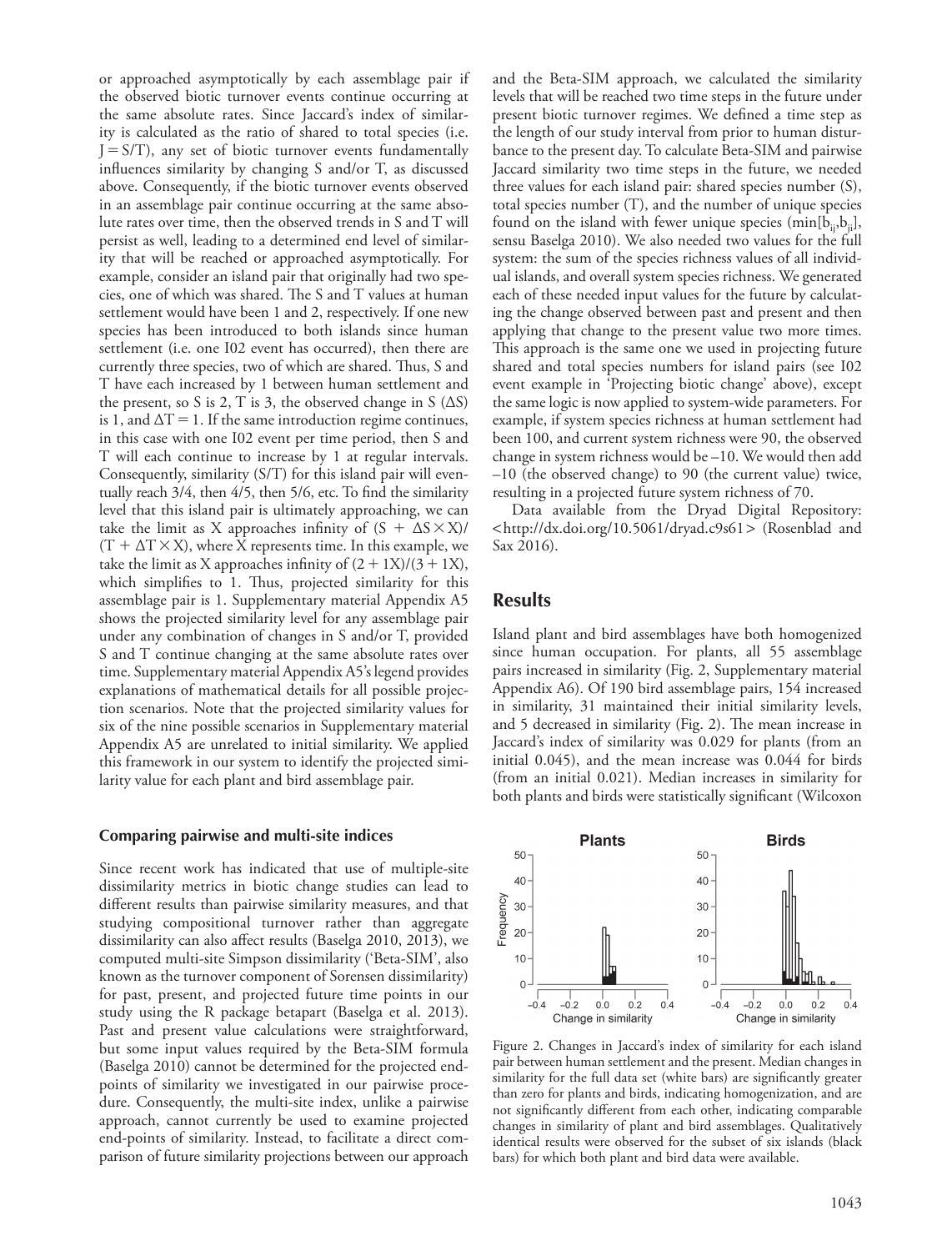signed ranks test,  $p < 0.001$  for both tests). Changes in similarity were not significantly different between plants and birds (Mann–Whitney–Wilcoxon test,  $p=0.21$ ). The six islands for which both bird and plant data were available (black bars, Fig. 2) show similar results, such that the median increase in similarity was significant for plants (Wilcoxon signed ranks,  $p<0.001$ ) and birds (Wilcoxon signed ranks test,  $p<0.01$ ), whereas changes in similarity were not significantly different between plants and birds (Mann–Whitney–Wilcoxon test,  $p=0.30$ ). Finally, changes in similarity were not related to geographic distance or to differences in the area of island pairs (Supplementary material Appendix A7 and A8).

Our novel analytical exploration of pairwise similarity dynamics showed that different biotic turnover event types can vary in their relative influence on changes in similarity depending on initial similarity. Two of the event types (I12 and E21) are insensitive to differences in initial similarity, and their influence, relative to each other, does not vary with initial similarity (Fig. 3, Supplementary material Appendix A9). In contrast, the other four event types vary in the relative magnitudes of their effects based on initial similarity, and these differences can become larger as initial similarity becomes more



Figure 3. The magnitude of effects of introductions and extinctions on changes in Jaccard's index of similarity for assemblage pairs vary by event type and initial similarity. We consider six possible event types, i.e. types of introductions and extinctions. An introduction can increase the number of assemblages occupied by a species from one to two (Event I12), zero to two (I02), or zero to one (I01), whereas an extinction (or extirpation) can decrease the number of assemblages occupied from two to one (E21), two to zero (E20), or one to zero (E10). The white, gray, and black bars for each event type show the strength and direction of that event's effect on similarity when initial similarity is 0.05, 0.5, or 0.95, respectively. There is no numeric scale on the y axis because the relative heights of the bars simply indicate the relative strengths of effects. For example, when initial similarity is at 0.05, the homogenizing effect of an I02 introduction will always be 20 times stronger than the differentiating effect of an I01 introduction, regardless of how strong or weak the two effects are in absolute terms. See Material and methods and Supplementary material Appendix A4 for a discussion of when the values shown here are sensitive to differences in species richness among assemblage pairs.

extreme (Fig. 3, Supplementary material Appendix A4, A9). For example, when initial similarity is at 0.05, the homogenizing effect of an I02 introduction is 20 times stronger than the differentiating effect of an I01 introduction, whereas their effects are of equal magnitude when initial similarity is 0.5 (Fig. 3, Supplementary material Appendix A9). The values in Fig. 3 are based on the 'approximate' formulas shown in Supplementary material Appendix A4, which are applicable whenever the species richness of an assemblage pair (T) is large. When T is small, however, the 'exact' formulas in Supplementary material Appendix A4 are more accurate, as they account for the influence of differences in species richness on changes in similarity, producing values with slightly different relationships among the six event types.

Our plant and bird assemblages varied strongly in their frequencies of the six event types we have defined, which appear to be related to differences in initial similarity in some cases. The only frequent event type for plant assemblage pairs was I01 (Fig. 4). In contrast, bird assemblage pairs experienced many I01 events, but also experienced many E10 Events (Fig. 4). Both I01 and E10 events are only frequent in pairs with low initial similarity (Supplementary material Appendix A10). Finally, initial similarity shows a weak positive correlation with changes in similarity for both plant and bird assemblages (Supplementary material Appendix A11).

Using our data set to examine average island pairs through our new framework, we found that initial similarity influenced the direction and magnitude of change in similarity we observed for plants, but not birds. If plant assemblages were only slightly more similar on average initially, e.g. 0.1 instead of 0.05, then the same turnover events observed would have differentiated, rather than homogenized, the average island pair (Fig. 5, Supplementary material Appendix A12). Furthermore, differences in initial similarity of plant assemblages would have strong influences on the magnitude of observed changes (Fig. 5). In contrast,



Figure 4. Number of times each of the six types of biotic turnover events has occurred across assemblage pairs. See Fig. 3 for event type definitions. The ends of the whiskers for each box represent the minimum and maximum number of times each event type occurred in any assemblage pair, the ends of each box represent the first and third quartiles, and the middle bar represents the median. Event I01 was common among both plant and bird assemblages, whereas Event E10 was only common among bird assemblages. These two event types have opposing effects on similarity, which are modulated differently by changing initial similarity (Fig. 3, Supplementary material Appendix A4, A9). This discrepancy indicates that plant and bird assemblages have experienced fundamentally different biotic turnover regimes.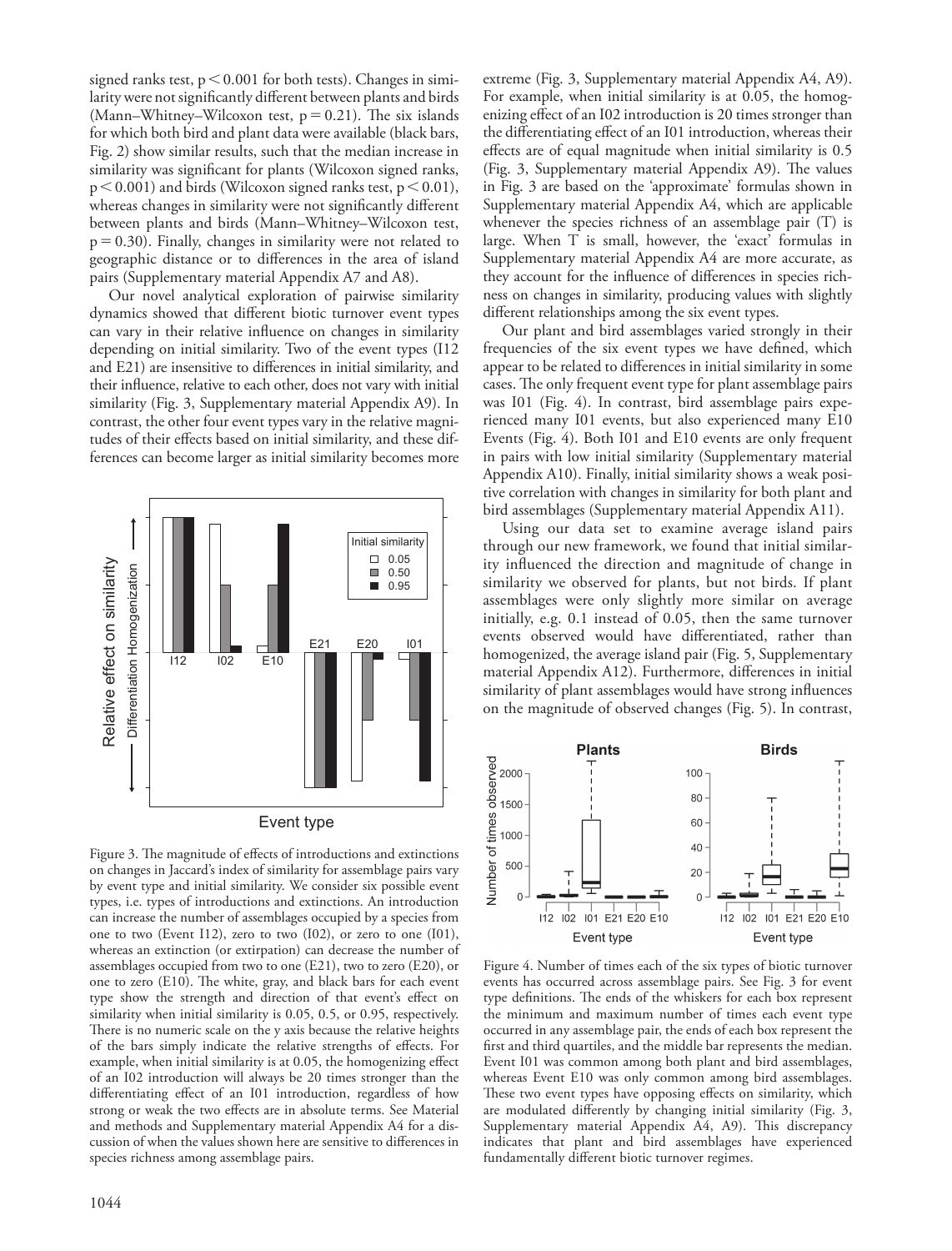#### Mean island pairs



Figure 5. Changes in Jaccard's index of similarity that would have occurred between human settlement and the present if the same observed introductions and extinctions had occurred in systems with alternative initial levels of similarity. The similarity trajectories depicted are based on applying the mean observed number of each of the six biotic turnover events to island pairs with mean initial species richness. For example, if a plant assemblage pair initially had species richness identical to the system-wide average, but an initial similarity level of 0.9, then the average observed set of introduction and extinction events would have driven strong differentiation, decreasing similarity to approximately 0.5. In contrast, an initial similarity of 0 would have led to homogenization, as shown by the positive slope of the line segment originating at this point, whereas all of the greater initial similarity levels shown would have led to differentiation, as shown by the negative slopes on all other line segments for plants. Thus, there is a critical 'pivot point' of initial similarity between 0 and 0.1 that determines the direction of change in similarity. Additionally, once initial similarity surpasses the pivot point, the magnitude of differentiation grows stronger with higher initial similarity, as shown by the much steeper slopes of line segments that begin higher on the y axis. In contrast, for birds, all possible levels of initial similarity lead to homogenization, as shown by the positive slopes on all line segments. For both plants and birds, some initial similarity levels were not considered – e.g. 0.6 and higher for birds – because there would not be enough shared or unshared species for the required introductions and extinctions to occur.

the biotic turnover events observed in bird faunas would have driven homogenization at any initial similarity level, and the magnitude of this homogenization is not as strongly influenced by initial similarity (Fig. 5, Supplementary material Appendix A12). Consequently, the plant assemblages show a pivot point with initial similarity, whereas the bird assemblages do not.

Projections of future end-points of similarity, based on an assumption of the continuation of current biotic turnover regimes, indicate large differences between plant and bird assemblages. Although both plant and bird assemblages have experienced comparable, and relatively small, changes in similarity to date, the projected future trajectory shows relatively little additional change for plant assemblages, but dramatic increases for bird assemblages (Fig. 6). Average island pairs have dynamics driven by the differences in the relative effects of events at different levels of initial similarity (Fig. 3) and event frequencies (Fig. 4). Consequently, the average island pair for birds has an accelerating trend toward complete homogenization (Fig. 6a) because, as the baseline similarity level for new introductions and extinctions keeps increasing, the homogenizing effects of these introductions and extinctions grow increasingly strong (Fig. 5, Supplementary material Appendix A12), whereas the average island pair for plants stabilizes over time (Fig. 6a) because it is homogenizing toward its pivot point of approximately 0.1 similarity (Fig. 5, Supplementary material Appendix A12). Projections for actual pairs of islands show the same qualitative trend of dramatically increasing similarity for birds (Fig. 6b), but much smaller increases in similarity for plants (Fig. 6c). While the changes projected for both groups are significantly greater than zero (both groups: Wilcoxon signed ranks test,  $p<10^{-9}$ ), the median change in similarity for birds, 0.887, is significantly greater than the median change for plants, 0.0256 (Mann–Whitney–Wilcoxon test,  $p<10^{-11}$ ). These median differences, however, do not capture the significant variation projected among island pairs, with a clustered unimodal distribution of projected change for plant assemblages, but a highly variable and bimodal distribution for bird assemblages (Fig. 6b, c).

Pairwise metrics analyzed with the Jaccard Index (reported above) and Baselga's (2010) multi-site index, 'Beta-SIM' produced results that were qualitatively similar in most cases. Both indices showed moderate levels of homogenization to date for both plant and bird assemblages, although the magnitude of change between the two groups varied slightly (Supplementary material Appendix A13). Projections with both methods at two time steps into the future (see Material and methods) showed larger changes in similarity for birds than for plant assemblages, i.e. the additional projected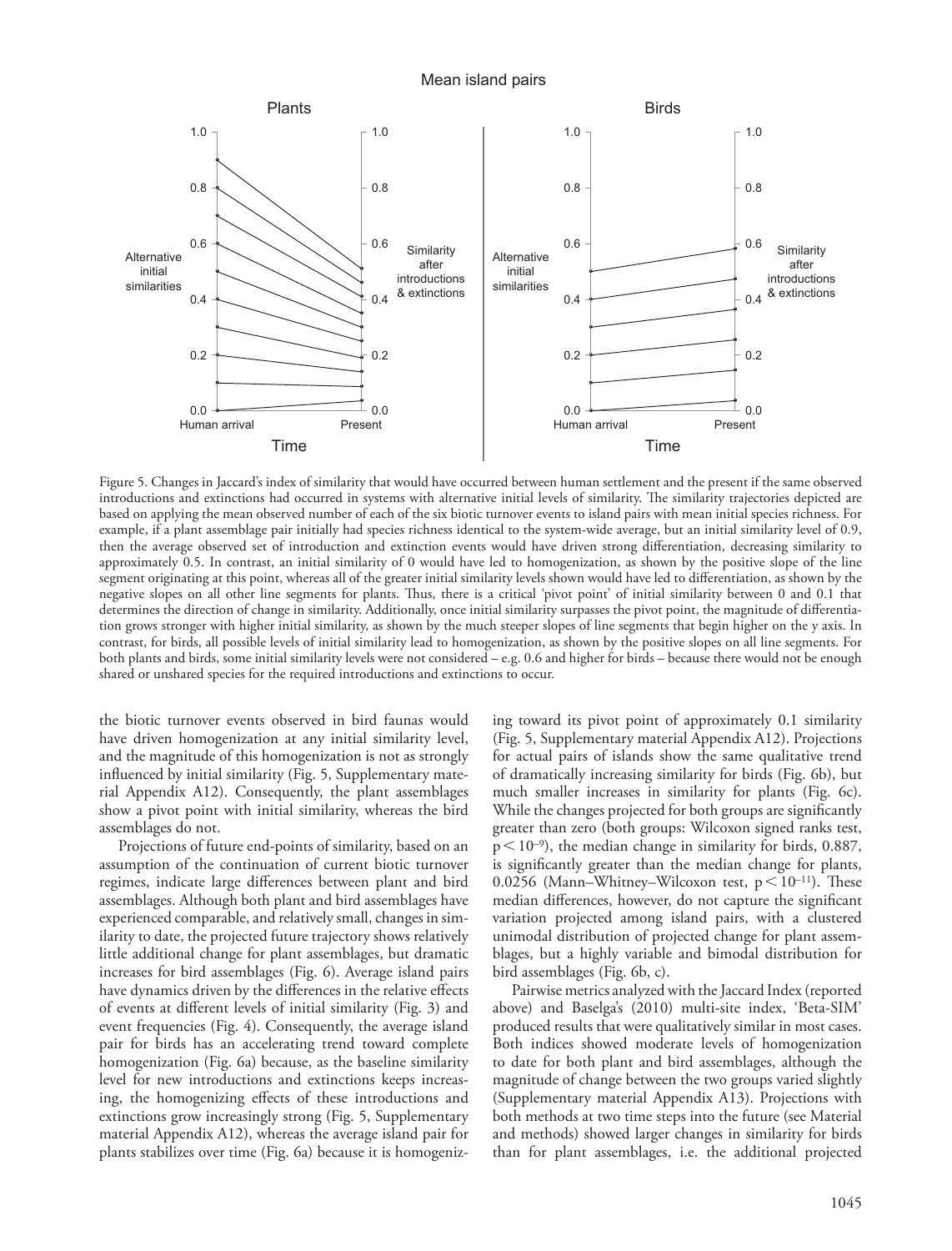

Figure 6. Past, present, and projected future values of Jaccard's index of similarity for plant and bird assemblages. (a) Changes in similarity over time for the 'average island pair' of both bird and plant assemblages. An average island pair has the mean initial similarity and species richness for that taxonomic assemblage type, and it experiences the mean observed number of each event type between human settlement and the present; this same frequency of events is repeated at regular intervals going forward to project future changes in similarity (see Material and methods for additional details). For the average plant island pair, change in similarity is never steep, and it levels off at a relatively low level. In contrast, for birds, the average island pair homogenizes at an accelerating rate until reaching total similarity. (b, c) Projected future levels of similarity for actual assemblage pairs for birds and plants, respectively. The black bars represent island pairs for which the future projection was influenced by initial similarity. Projections for all other island pairs were determined solely by observed biotic turnover events. Although projected median changes for bird assemblage pairs are much higher than those for plants (see text), projected similarity for bird pairs is highly bimodal, with the majority projected to homogenize totally, but a sizeable minority projected to differentiate totally.

change in similarity from currently calculated levels is expected to be larger for birds than for plants with both methods (Supplementary material Appendix A13).

## **Discussion**

Plant and bird assemblages on oceanic islands have experienced comparable, relatively low levels of homogenization to date, despite large differences in numbers of introductions and extinctions between these two groups. However, these similar historical patterns of change in similarity mask the potential for starkly different future trajectories. If current introduction and extinction regimes continue unchecked, then plant assemblages will experience additional homogenization, but only to a very limited extent – of less than 50% above their current level on average. In contrast, if bird assemblages continue on their current trajectory, they will dramatically increase in homogenization, by an average of more than 500%. On a scale from 0–1 (Jaccard's index of similarity), this would result in an average similarity of about 0.1 for plant and 0.7 for bird assemblages. This difference is remarkable considering that both assemblages currently have average similarity levels below 0.1. This key insight, namely that vastly different trajectories of change in similarity are possible, despite similar levels of change observed to date, only becomes apparent after unpacking how alternative turnover event types drive these dynamics.

Our framework shows how event types can vary in their relative effects, how this variation relates to initial similarity, and how these dynamics have shaped the changes in similarity that have been observed to date in oceanic island plant and bird assemblages. Plant assemblages have most frequently experienced I01 events (Fig. 4), which have a differentiating effect. Nevertheless, these assemblages have effect that is approximately 20 times more impactful when initial similarity is as low as 0.05 (Fig. 3, Supplementary material Appendix A4), as was observed in these plant assemblages. If, however, initial similarity had been even slightly higher, e.g. 0.1, the relative effects of these events would have been shifted enough to produce net differentiation (Fig. 5). Thus, oceanic island plant assemblages as a whole are near a 'pivot point' of similarity, in which precisely the same frequency of turnover events could produce either homogenization or differentiation depending on small differences in initial similarity. It is because of this pivot point that the current trajectory of change in similarity allows for only a subtle increase in homogenization. In contrast to plant assemblages, bird assemblages have most frequently experienced E10 events, which have a homogenizing effect, followed by slightly less frequent I01 events, which have a differentiating effect (Fig. 3, Fig. 4, Supplementary material Appendix A4). These two event types have effects equal to each other in magnitude across all initial similarity levels, such that the most frequent one determines the direction of change (Fig. 3, Supplementary material Appendix A4). Consequently, the observed set of introductions and extinctions leads to increasing homogenization on average, regardless of initial similarity level, because of differences in event frequencies (Fig. 5). However, because individual island pairs have not all experienced the average event frequencies, the future trajectory of each pair is somewhat different, with the majority on a trajectory towards total homogenization, another set leveling out at intermediate similarity levels, and a third set differentiating to total dissimilarity (Fig. 6b). Finally, it is worth noting that given sufficient time, the trajectory of change in similarity for all plant assemblage pairs, and most bird assemblage pairs, becomes independent of ini-

become homogenized on average because I02 events, which were much less frequent (Fig. 4), each have a homogenizing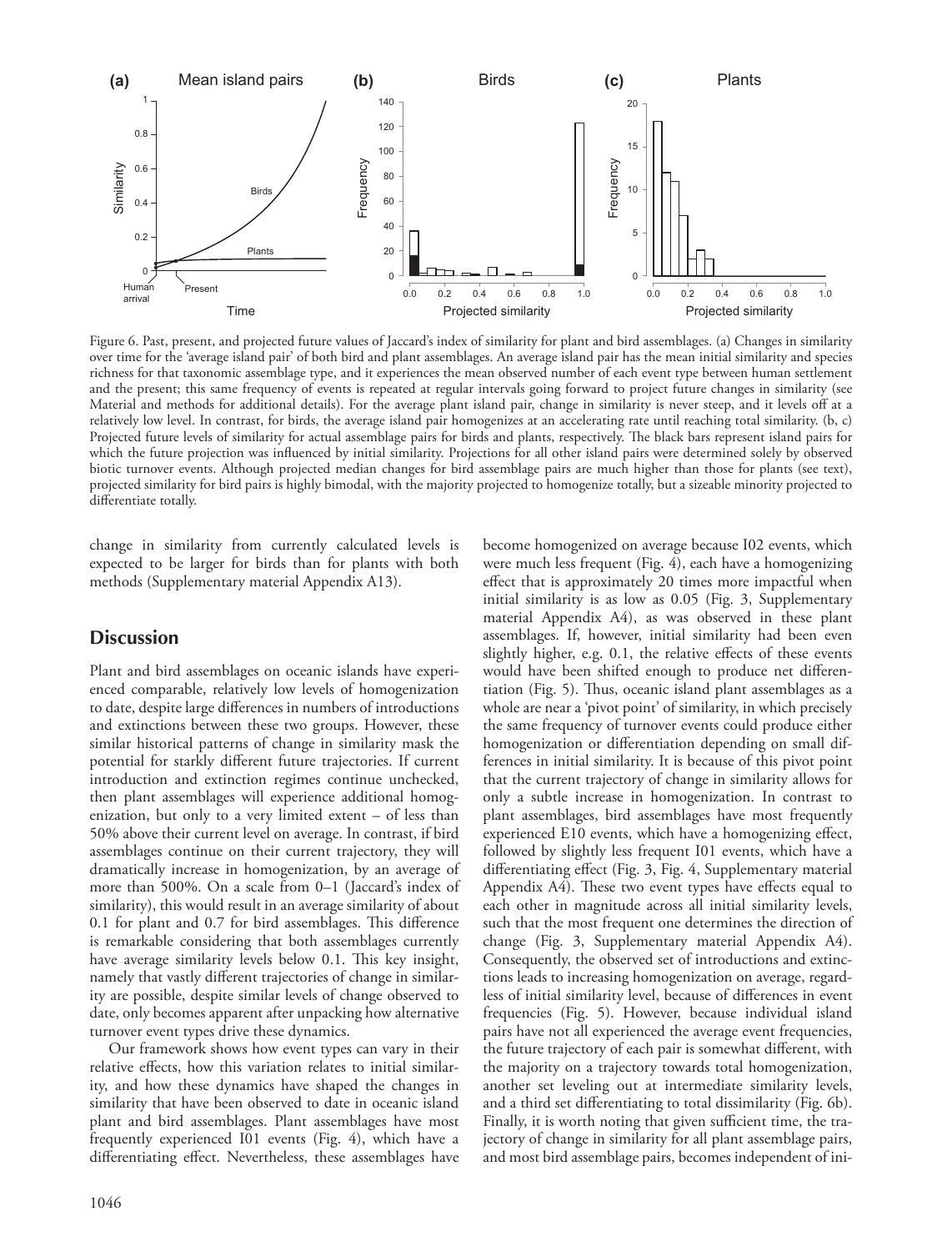tial similarity (see white and black bars, Fig 6b, c). Regardless of these long-term dynamics, however, current short-term dynamics are strongly influenced by initial similarity.

To better understand how these communities might actually change going forward, it is important to understand the assumptions of our projections and how breaking those assumptions would change future levels of similarity. There are two key assumptions: first, that turnover events will continue to occur, and second, that they will occur in the same relative frequencies, e.g. that I01 events will continue to occur more frequently than I02 events. Although changes in similarity observed to date are generally analyzed as if they were discrete events, i.e. before and after human arrival to islands, in reality the process of biotic turnover is ongoing and dynamic. Plants and birds are continuing to be introduced (Sax and Gaines 2008, Blackburn et al. 2015) and birds are continuing to go extinct (Pimm et al. 2006). Indeed, species invasions, despite active management, are continuing to occur and show no indication of slowing in frequency. Plant invasions on islands have showed a nearly linear increase over the past couple of centuries, including the past few decades (Sax and Gaines 2008), and birds have shown a strong linear increase in numbers since the mid-1800s (Blackburn et al. 2015). Extinctions of plants have been few, and there is no evidence of a recent increase in frequency (Sax and Gaines 2008). Bird extinctions are also ongoing, with many in the past few decades, although an analysis of the impact of conservation efforts suggests that they have succeeded in reducing these rates by approximately two-thirds (Pimm et al. 2006). However, because more than 10% of all birds globally are threatened with extinction (Pimm et al. 2014) and the majority of those birds occur on islands (Manne et al. 1999), a sizeable portion of island birds are currently at risk of extinction. Therefore, bird extinctions are likely to continue, albeit at a somewhat slower pace. This evidence suggests that the assumption that the relative frequency of extinction events observed to date for birds could change in the future, whereas patterns of introduction for birds and both rates for plants might continue unchanged.

Any changes in the relative rates of introductions or extinctions would have impacts on the projections we generated. For plant assemblages, it is conceivable that extinction rates will increase dramatically in the future, particularly if extinction debt manifests strongly in these systems (Sax and Gaines 2008, Jackson and Sax 2010). If such extinctions strongly impact endemic species, then the frequency of homogenizing E10 extinctions would increase, yielding greater homogenization. Further, although plant extinction rates are currently unrelated to the taxonomic richness of communities (Sax et al. 2002), if future extinctions became positively related to assemblage richness (as they are with birds) then this would likely push the assemblages toward increased homogenization. Such extinctions might be prevented, however, if future conservation efforts are successful. For bird assemblages, it is conceivable that current efforts to conserve endangered island species could fail, particularly in the context of additional threats posed by changes in climate (Jetz et al. 2007). If this failure occurs, then rates of homogenizing E10 events are likely to increase, which would further increase homogenization. In contrast, if

future conservation efforts are so successful that no or few additional bird extinctions occur, then projected changes in similarity would become dependent on species introductions. Somewhat counterintuitively, reducing species introductions would not necessarily be helpful in reducing homogenization of bird assemblages, since the most frequent introduction events to date have been I01 events, which actually serve to differentiate these systems.

Characteristics of island pairs that are correlated with changes in similarity could influence the projections we calculated. While geographic distance has been a strong predictor of change in some studies (Leprieur et al. 2008, Castro et al. 2010), and differences in area between island pairs could also influence similarity dynamics, these factors were not strong predictors here. Had we examined less isolated islands, such as islands within an archipelago or single ocean basin, we might have found different results, namely such islands might have had higher initial similarity and different event frequencies, both of which could result in different observed or projected changes. The positive relationships we observed between initial similarity and change in similarity were marginally significant for plants and significant for birds, but were weak enough relationships that they did not appear to be driving the dynamics in these systems; instead, it appears to be the interaction between initial similarity and event frequencies that primarily drives the dynamics we observed. However, the observation that only island pairs with low initial similarity had frequent I01 events (Supplementary material Appendix A10) appears to have some importance in understanding the similarity dynamics for plant assemblages. This is because the low frequency of this differentiating event type for island pairs with high initial similarity, which otherwise might have been expected to differentiate, were instead pushed towards homogenization by the constellation of other event types. This tendency likely explains why all plant assemblage pairs have homogenized (Fig. 2) even though a small minority began with initial similarity levels above the average island pair's 'pivot point' of approximately 0.1 (Supplementary material Appendix A6).

In designing our study approach, we made several decisions worth highlighting. First, we calculated average assemblage pairs (as shown in Fig. 5 and Supplementary material Appendix A12) by holding the species richness of assemblage pairs constant across a range of initial similarities. The alternative would have been to hold the richness of individual assemblages constant. If we had chosen the latter option, the results would have differed quantitatively, but not qualitatively, because initial species richness never influences the direction of change in similarity – only the magnitude (Supplementary material Appendix A4). Second, in extrapolating projected similarity, we repeated the same number of introductions and extinctions for each island pair in each future time period. For example, if an island pair is observed to have experienced two E10 events in the past, then our projection method would involve simulating two more E10 events for each time period in the future, rather than re-scaling the number of events with each simulated time step as the species richness of the island pair changes. The alternative approach of re-scaling event rates proportionally to species richness could be valid and merits further exploration. Third, we did not use a multi-site index of dissimilarity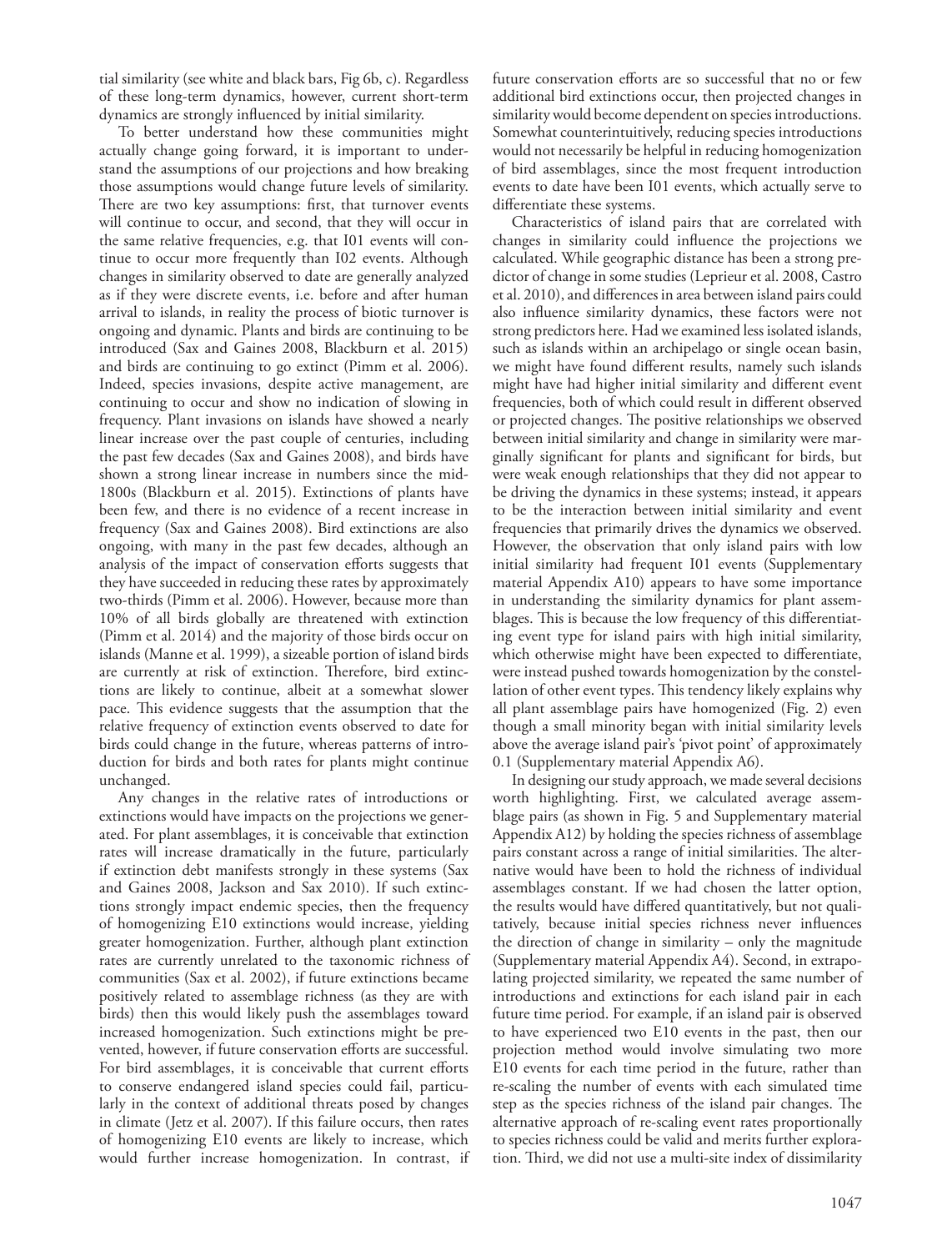as our primary method, nor did we attempt to decompose similarity into discrete turnover and nestedness components. Multi-site methods are advantageous for characterizing patterns of species occurrence across more than two sites (Diserud and Odegaard 2007, Baselga 2013). Likewise, examinations of change in nestedness vs turnover provide additional clarity in understanding changes in similarity that have occurred to date (Harrison et al. 1992, Jost 2007, Baselga 2010). In our study, however, we were most interested in exploring how future trajectories of similarity could differ, and for that purpose, the traditional pairwise indices provide distinct advantages. The pairwise Jaccard index is amenable to extrapolation of observed trends to project future biotic change, and also to simple algebraic rearrangements that demonstrate the role of initial similarity and the effects of the six event types. Nevertheless, comparison of our primary results with those calculated with Balselga's (2010) multi-site index, Beta-SIM, produced results that were qualitatively consistent with our key findings: 1) plant and bird assemblages have both homogenized since human occupation of islands, 2) additional homogenization is projected for both assemblage types, and 3) projections show greater change from present similarity for bird than for plant assemblages.

Our new approach to exploring the interaction between initial similarity and the six types of biotic turnover events offers a framework for understanding similarity dynamics observed in other studies. Specifically, this framework could help explain why, as others suggest, the direction and magnitude of changes in similarity observed are influenced by the taxonomic group, region, and spatial scale of examination (Olden 2006, Cassey et al. 2007, Castro et al. 2010, Shaw et al. 2010), since each of these factors should impact both initial similarity and event frequencies. For instance, the differences found in the direction of change in similarity for California fish faunas across spatial scales – homogenization at largest and smallest, but differentiation at intermediate scales (Marchetti et al. 2001, 2006) could be explained by differences in initial similarity and event frequencies. At the largest spatial scale, the zoogeographic province, the probability that any introduced species will occur in a given sampling area is high (Olden 2006), which would tend to elevate the number of assemblage pairs that share introduced species, thereby increasing the frequency of homogenizing I02 events. Furthermore, since initial similarity is low for most province pairs in this system (i.e. similarity  $\leq 0.5$ ; Marchetti et al. [2001], Fig. 2), the homogenizing effects of I02 events are strong (Fig. 3, Supplementary material Appendix A4, A9). In contrast, at the intermediate spatial scale, most non-native fish species have been introduced to only one or a few watersheds with minimal subsequent dispersal (Marchetti et al. 2006), which would result in a high frequency of differentiating I01 events. Finally, at the smallest spatial scale examined by Marchetti et al. (2006), it is much easier for introduced fishes to spread among sampling areas. This would lead to many homogenizing I02 events, which would contribute to the observed homogenization. Beyond these insights for California fishes, our framework could also explain why, across taxa and spatial scales, introductions from nearby sources tend to be more homogenizing than introductions from distant sources (McKinney 2005, Leprieur et al. 2008). Since species from nearby sources tend to be introduced more often within the study system (McKinney 2005) and are more likely to already be present in some sampling areas, they are most likely to cause homogenizing I02 and I12 events, whereas species introduced from distant sources are more likely to cause differentiating I01 events. Ultimately, these examples underscore the utility of considering the influence of initial similarity levels and the frequencies of event types in studying changes in similarity.

Given the broad and often cited interest in understanding homogenization in the context of conservation (Olden 2006, Rooney et al. 2007, Clavel et al. 2011) it seems worthwhile to develop efforts to elucidate future trajectories. Whether we should expect extreme 'Homogecene' scenarios (McKinney and Lockwood 1999, Rosenzweig 2001) is worth investigating. It would be particularly valuable to extend this framework to regions within continental systems, where differences in the levels of historic isolation among different taxonomic groups (and hence differences in initial similarity) could contribute to qualitatively different trajectories of change over the medium term. It is also worth considering the specific management interventions that can most efficiently prevent unwanted outcomes, as our framework shows that individual event types can have dramatically different influences on changes in similarity. Finally, it would also be worthwhile to explore more rigorously the time horizon of past and potentially future changes. Although some islands in our data set were colonized millennia ago and others in the just the last few hundred years, most show relatively similar trends and trajectories, which suggests that relatively recent human actions might be dominating the changes observed to date. If that is true, then future 'time steps' of change might manifest much more rapidly than might otherwise be expected, raising the possibility that some of the more extreme projections we've provided here might be possible in the not too distant future.

Additional references to the data sources may be found in Supplementary material Appendix A1.

*Acknowledgements –* This work was supported by funding from Brown Univ. Data were provided by Jane Cruickshank (Landcare Research), Jo Hiscock (NZ Dept of Conservation), Ewen Cameron (Auckland Mus.), Clyde Imada (Bishop Mus.), Glenn Holmes (G. Holmes and Associates), Naomi Kingston (UNEP – WCMC), and Noeleen Smyth (National Botanic Gardens, Ireland). Regan Early (Univ. of Exeter) provided statistical advice. This work benefited from the comments of J. Blois, V. Devictor, and D. Currie.

## **References**

- Baiser, B. et al. 2012. Pattern and process of biotic homogenization in the New Pangaea. – Proc. R. Soc. B 279: 4772–4777.
- Baselga, A. 2010. Partitioning the turnover and nestedness components of beta diversity. – Global Ecol. Biogeogr. 19: 134–143.
- Baselga, A. 2013. Multiple site dissimilarity quantifies compositional heterogeneity among several sites, while average pairwise dissimilarity may be misleading. – Ecography 36: 124–128.
- Baselga, A. et al. 2013. betapart: partitioning beta diversity into turnover and nestedness components. – R package ver. 1.3, <http://CRAN.R-project.org/package=betapart>.